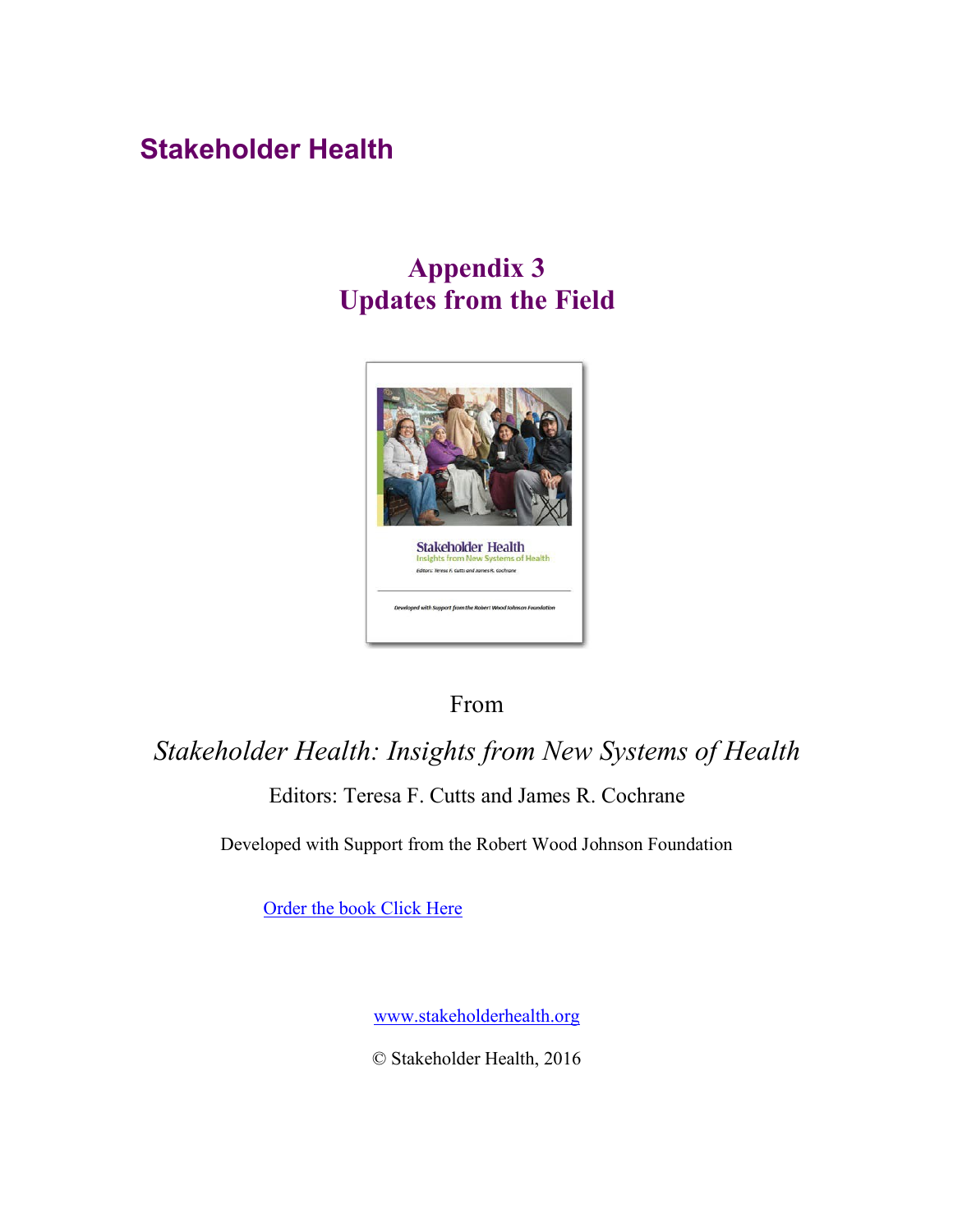#### **Approaching Social Determinants at the Population Scale by "Sewing Up the Safety Net"- Collaborating with Competitors to Save Infant Lives**

The CEOs of four major health systems serving Detroit (Henry Ford Health System, Detroit Medical Center, Oakwood Healthcare System, and St. John Providence Health System) committed their organizations to find enduring, collaborative solutionsto reduce the city's infant mortality—among the highest in the nation. In 2008, they commissioned the Detroit Regional Infant Mortality Reduction Task Force, under the leadership of Henry Ford's Kimberlydawn Wisdom, MD, to develop an action plan.

A true public-private partnership, the Task Force represents a range of expertise and perspectives, from clinical to community, and from programmatic to policy, environment and behavior change. The health systems bring the strength and size of their provider networks, and their ability to reach women and families at multiple points across the clinical spectrum. Public health leaders from state and local health departments provide population-based perspectives and a focus on the social determinants of health racism and its relentless cascade of socioeconomic factors influencing the life course. Agency members provide further policy expertise and links to organizations conducting synergistic work. An equally important cadre of community partners—neighborhood organizations and stakeholder groups —joined the Task Force in designing an innovative grassroots approach.

The result—the \$2.6-million grant-funded Sew Up the Safety Net for Women & Children—demonstrates place-based population health management; innovative, sustainable service delivery models; hightech/high touch social marketing; provider education on the health equity framework; and institutional alignment—even amongst competing health systems.

Sew Up the Safety Net is funded by the Robert Wood Johnson Foundation, The Kresge Foundation, W. K. Kellogg Foundation, PNC Foundation, University of Michigan School of Public Health, and the four health systems.

Infant mortality is known as a "sentinel" health indicator—the infant mortality rate correlates with the health status of the community. In Detroit, infant mortality hovered around 14.4/1000 for the past three years, or about 200 babies each year who do not survive their first birthday. Higher than some developing countries and over twice the U.S. rate, these statistics are cogently painful when the racial health disparity of 15.9/1000 for black babies is compared to 5.6/1000 for white infants for the same period.

According to a 2009 survey conducted by the Detroit Regional Infant Mortality Reduction Task Force, many local programs and services to support women at risk for infant mortality were significantly underused. It was then that the Task Force conceived Sew Up the Safety Net, to tighten this loose web of disconnected medical, social, and community organizations into an accountable network of care.

The project works in three neighborhoods to connect women at risk for infant mortality with community health workers, known as Community & Neighborhood Navigators ("CNNs"), framed by three key objectives: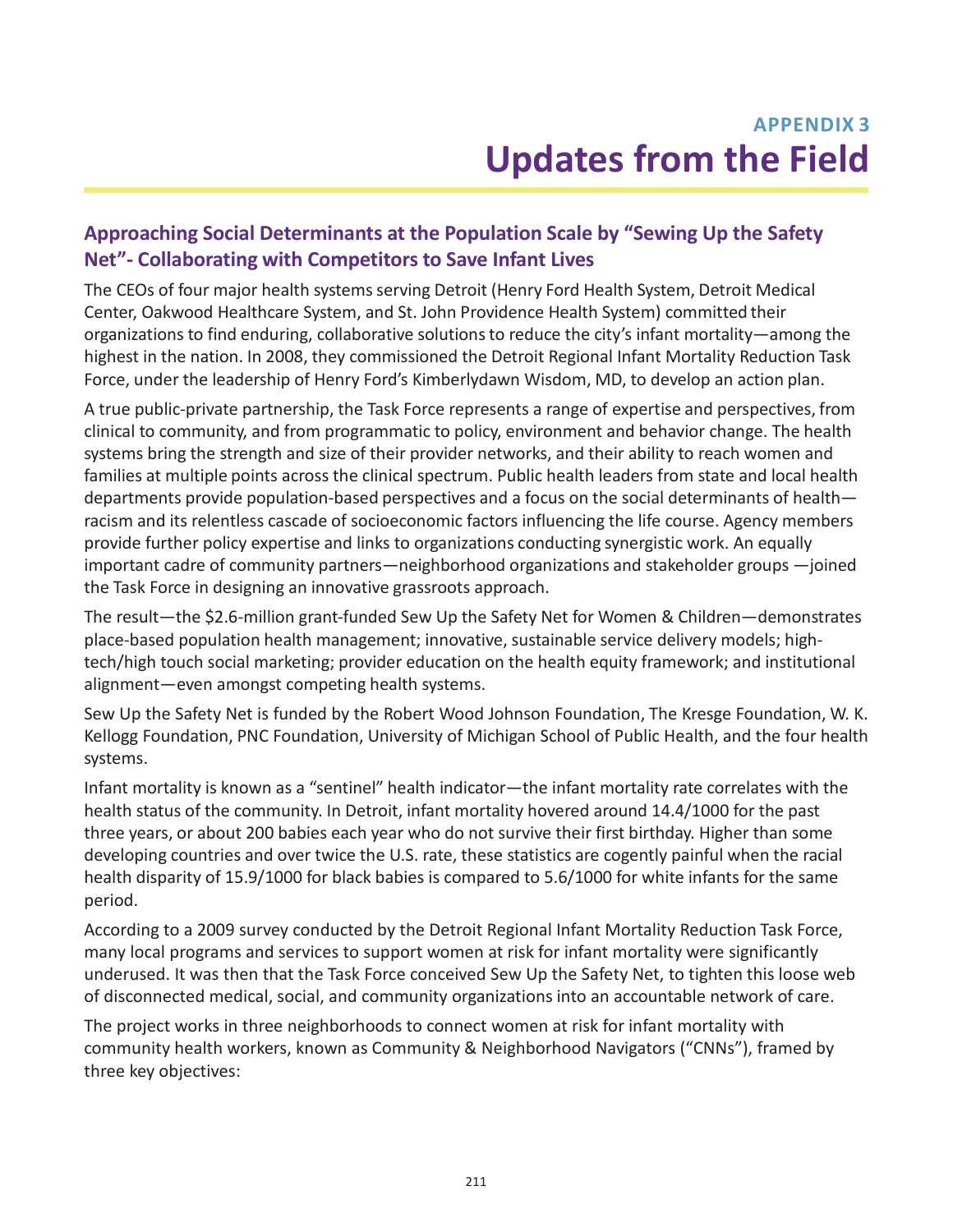- •The first objective centers on the CNN-participant relationship. Trained as community health workers by a specialist from the Detroit Department of Health & Wellness Promotion with additional education in maternal-child health, the CNNs mentor participants by helping them learn to navigate an array of socially and economically appropriate healthcare services, tailored neighbor¬hood resources, and phone and Web-based information. Moreover, the CNNs provide the vital validation that says "I believe in you" amidst the oft-discouraging, lonely life journeys that many young women in poverty describe facing. In turn, participants become empowered to link their own social networks to similar resources for long-term success and improved health and well-being of women, families (including men), neighborhoods and communities. Over three years, 1,500 women—375 pregnant and 1,125 nonpregnant women of childbearing age—will participate.
- •The second objective is providing education on the health equity framework to 500 physicians and other healthcare professionals. Built on a tested, successful Henry Ford healthcare equity CME course, the interactive, challenging workshops are designed to improve awareness of health equity and racial disparities, result¬ing in increased understanding of how life's difficult circumstances impact health. Resources such as MIBridges and United Way 2-1-1 are shared in a case study approach. A train-thetrainer course also is being offered to expand provider education reach.
- •The third objective is to establish technologically relevant products to engage the broader community in promoting good health status prior to and during pregnancy. Social media, a program website and text messaging are being used to connect women to the program, link to related services, and provide a virtual "living room" for sharing and learning. Project planners learned in early focus groups that the name "Sew Up the Safety Net" was not as relatable for the target population as for health professionals. A CNN proposed the new name, Women-Inspired Neighborhood Network Detroit (WIN Network Detroit) to very positive reception from program members, and it is now used.

At a neighborhood health fair, a CNN recruited "Sonya," 27, a single mom pregnant with her second child. The CNN learned that Sonya and her 5-year-old son "Derek" are "couch-homeless"—living with various relatives for short periods. Sonya opened up to the CNN about the hardships and disappointments of moving her life from house to house whenever a family member was "tired of having them." The CNN immediately referred Sonya and Derek to a shelter program that is assisting them with permanent housing. Sonya told her CNN that before her involvement with Sew Up the Safety Net, she felt lost and unsupported. Thanks to her CNN, she said she now "feels hope" and is making plans to become a registered nurse after her second child is born. Meanwhile, the CNN continues to mentor Sonya, connecting her with other needed resources including food, clothing, and a referral to a college counselor. In a sign of her growing sense of optimism and self-efficacy, Sonya has already enrolled in college classes.

While too early for reportable outcomes, as of February 2013, the project had enrolled more than 135 pregnant women and engaged hundreds of women who are pre-pregnancy or between pregnancies. Sew Up the Safety Net is measuring impact around three distinct yet interdependent metrics: 1) no preventable infant deaths among participants—with measures including the effectiveness of community-based referrals, increased social support, and behavior change; 2) knowledge and behavior change on equity-promoting strategies among the 500 healthcare professionals participating in health equity education; and 3) knowledge and behavior change on prenatal care, preconception health, interconception health, and access to community services via the social media campaign.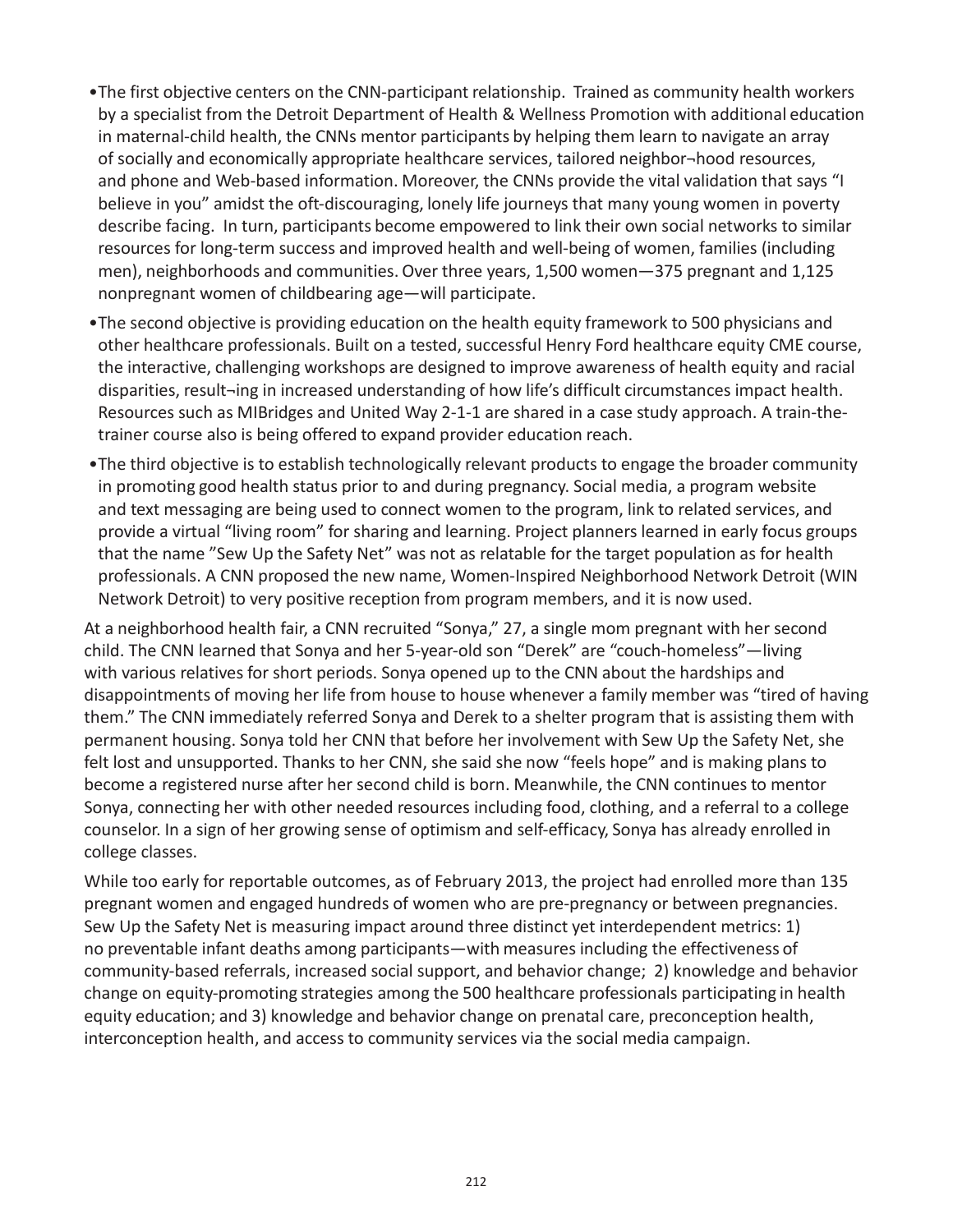#### **2016 UPDATE: SEW UP THE SAFETY NET, LATER REBRANDED AS THE WOMEN-INSPIRED NEIGHBORHOOD (WIN) NETWORK: DETROIT, CONTINUES TO SHOW INCREDIBLE OUTCOMES.**

- Zero preventable infant deaths amongst program participants.
- Average birth weight of infants was 6.79 pounds with only 12% at low birth weight. 89% had full-term gestation.
- To date, <sup>364</sup> pregnant women and <sup>900</sup> non-pregnant women were enrolled in WIN Network programs.
- As of March 2015, <sup>477</sup> professionals participated in our healthcare equity training; 97% plan to incorporate the information learned in to their respective practices.
- Since launching our website in July 2013, we have had over 12,000 visits, and our Facebook page has grown to over <sup>600</sup> likes, reaching thousands of people in Detroit.
- The Detroit Regional Infant Mortality Reduction Task Force has received numerous awards and recognitions including but not limited to being featured in the University of Kentucky's national study on successful partnerships, the Jackson Healthcare Hospital Charitable Services Award, and a variety of journal, newspaper and television features.

#### **Transforming a Forgotten Community**

Bithlo is a semi-rural community in Orlando (FL) that resembles parts of Appalachia. Poverty is the norm for most of its 8,200 residents. The issues that segregate families of poverty in Bithlo are many and complex—and generational. Residents struggle each day with basic survival needs: food, clothing and shelter. Jobs are scarce, and the major industry is junk yards. There is no grocery store, barbershop, library gym, swimming pool, or place to earn a GED. At least 80% of the housing is in dilapidated trailers. Until recently, the nearest bus stop was nine miles along a busy highway with no sidewalks.

Bithlo also faces major environmental issues. Residents rely on well water because there is no public water or sewer. The well water is orange (from iron) and contaminated with known carcinogens from an old gas station and an eight-acre, 25-year-old illegal landfill.

In August 2009, a small 501c3 called United Global Outreach conducted a door-knocking campaign that sparked the "Bithlo Transformation Effort" that focuses on Education, Environment, Transportation, Health Care, Housing, Basic Needs, Building Community, Economic Opportunity and the Arts.

After discussion with UGO leaders, Florida Hospital adopted Bithlo as a local mission project in 2011. The hospital supports UGO's mission of "transforming forgotten communities into places in which we'd all want to live." Most importantly, the hospital committed to supporting UGO's efforts—rather than "taking over" or "doing it the hospital way."

Mitch was a homeless man who came drunk to one of UGO's community suppers. He was belligerent but ultimately begged a UGO volunteer to "please help me." UGO arranged for counseling but Mitch was arrested the next day.

When he was released from jail after a few weeks, Mitch was walking home to his tent in the woods. As he maneuvered along the shoulder of the busy highway that runs through Bithlo, Mitch was hit by a car and died.

Help came in time for another homeless man. James, too, lived in the woods; he is just 45 years old but was blind from cataracts and had lost his job and home. An ophthalmologist donated cataract surgery for both eyes. Today, James is back to his construction job and is a contributing resident of his community.

Helping individuals helps communities. After being an isolated, forgotten community for nearly 80 years, many of Bithlo's issues still loom large. But residents and partners are confident that attention to the root causes of poor health—the physical, built, economic and social conditions—are transforming the Bithlo community into "a place in which we'd all want to live."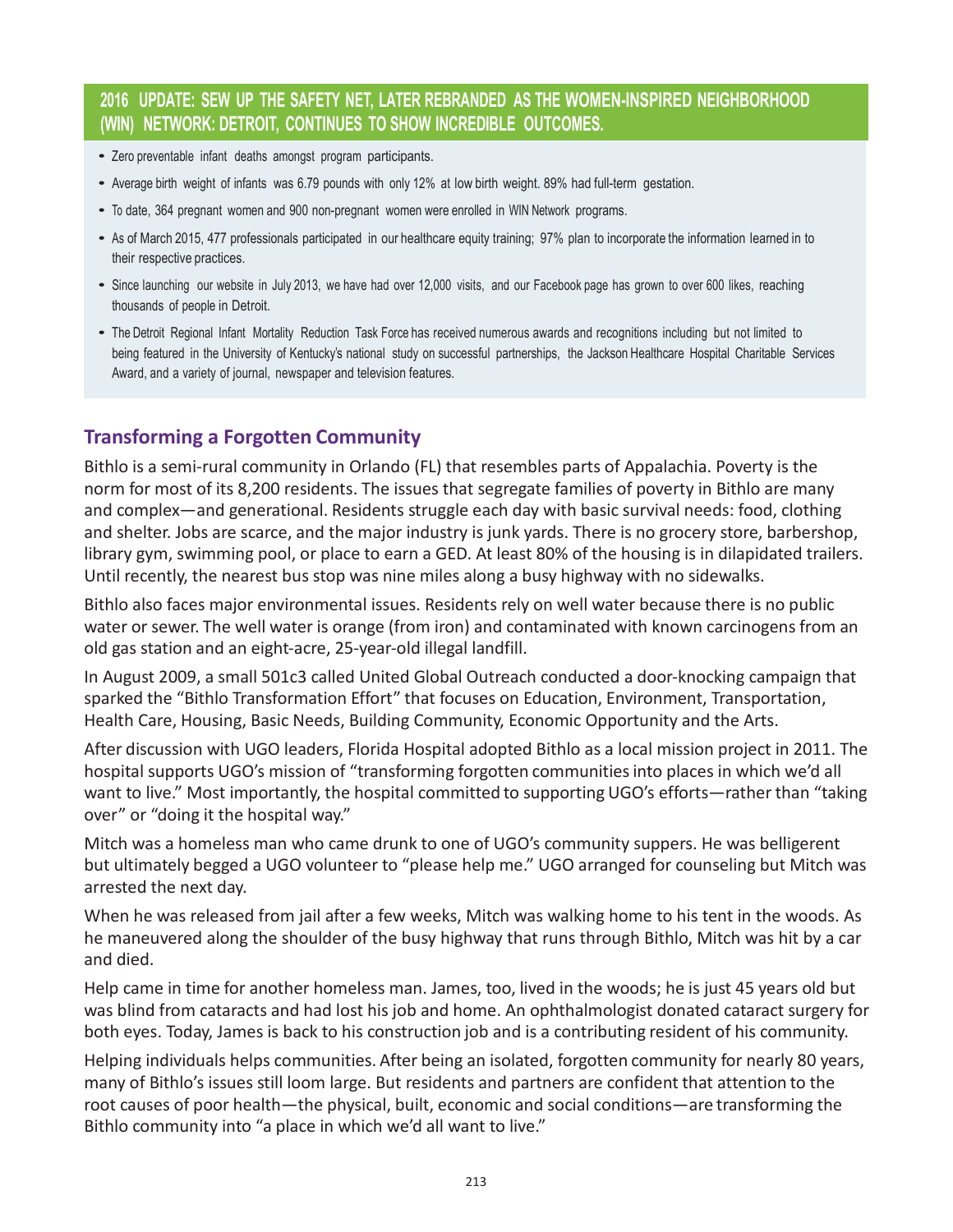#### **AFTER FLORIDA HOSPITAL SIGNED ON, THE PARTNER LIST GREW TO OVER 65 ENTITIES. THE HOSPITAL HAS PROVIDED SOME FUNDING BUT, MORE IMPORTANTLY, HAS LEVERAGED ITS BUSINESS, COMMUNITY AND POLITICAL PARTNERS TO HELP WITH THE TRANSFORMATION EFFORT. SINCE 2011:**

- The area's first permanent medical clinic (an FQHC) opened.
- Other medical services include dental care, mental health and substance abuse efforts, vision services, and domestic violence counseling —all free to Bithlo residents.
- The Florida Department of Transportation is widening <sup>a</sup> dangerous bridge (with an 18-inch pedestrian walkway) in <sup>2014</sup> (instead of 2022).
- The road widening will allow county government to bring clean water to Bithlo.
- Bus service has been restored, and County Government committed to seven miles of sidewalks.
- Florida Hospital provided some dollars, and has leveraged relationships with its construction, fire system and other vendors to donate services. Hospital departments provide hundreds of hours of volunteer time.
- The hospital also serves as the fiscal agent for several grants, a much-needed dental grant that has leveraged over \$1 million in dental services for the community.
- UGO operates <sup>a</sup> 40-student private school for Bithlo children who were not succeeding in public school.

The three-acre "Transformation Village" now anchors a sense of place to Bithlo, with a private school, a hydroponic garden, community meeting space, a library and computer lab, GED classes, social services and Medicaid enrollment, and more. The planned "Dignity Village" will be a small-home community for Bithlo's homeless residents.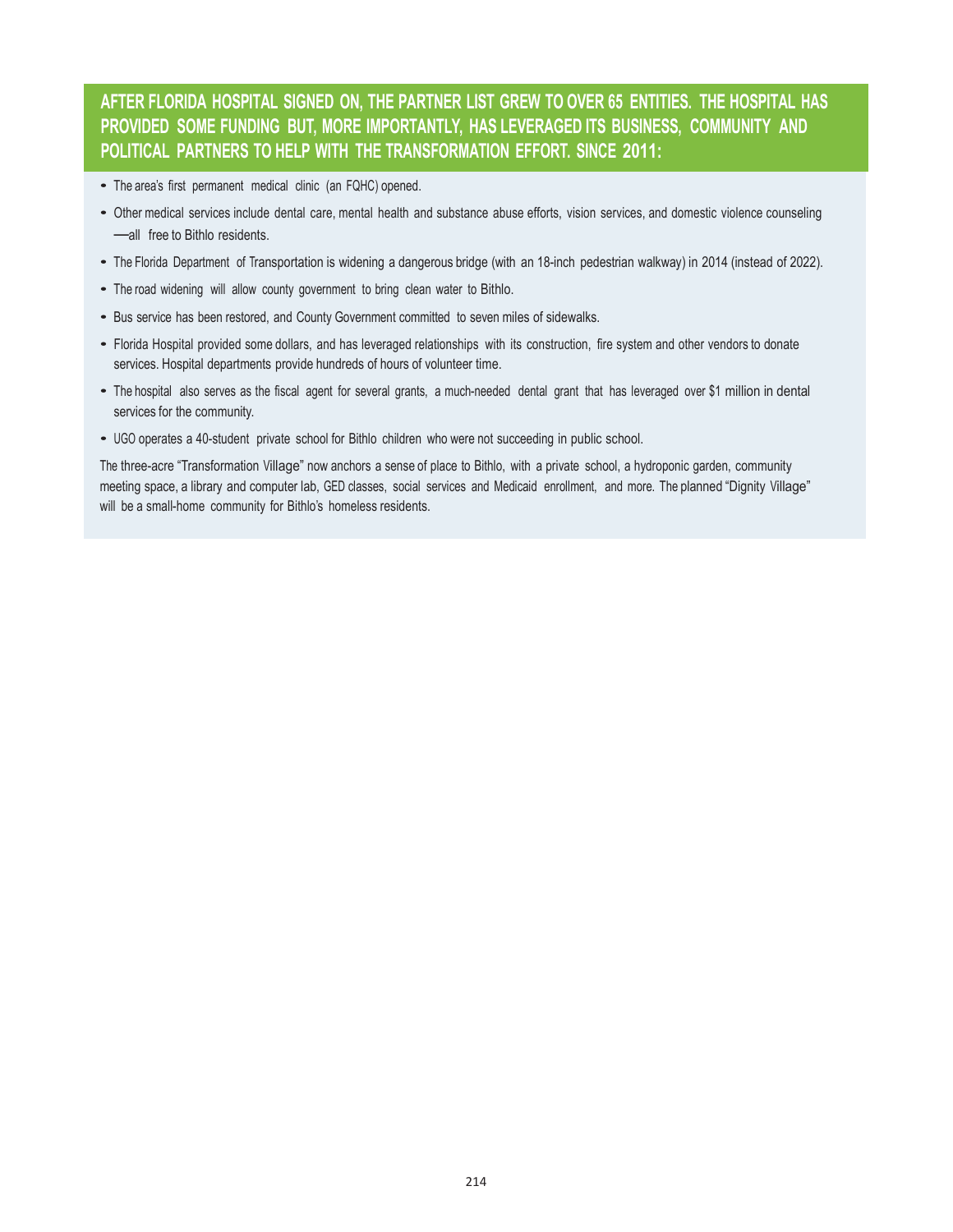#### **PRIMARY CARE ACCESS NETWORK OR PCAN: A STONE SOUP APPROACH**

Over 100,000 uninsured residents of Orange County have access to affordable primary and secondary care through a "Stone Soup" model that builds on existing assets and has spawned crucial new services.

The Primary Care Access Network (PCAN) was formed in 2001 as a cost-effective, family-friendly, integrated system of care for the county's uninsured residents. PCAN has 22 safety net providers: three hospitals, county government, 13 Federally Qualified Health Centers (FGHCs), a specialty care clinic, a chronic care medical home, five (free) volunteer clinics, the health department, respite care, and others.

PCAN started with a small indigent clinic serving 5,000 people at a cost of \$10,000 per year. Today, PCAN serves 92,000 uninsured people 13 primary care medical homes, and over 10,000 secondary care patients—for just a few more dollars.

PCAN partner agencies bring their assets to the table—much like the children's book "Stone Soup" in which villagers add their own vegetables to a simmering pot of water and stones; the result is a pot of soup for everyone to share.

Like the villagers, PCAN builds on existing assets:

- PCAN partners provide nearly \$70 million in donated care (excluding hospital charity care).
- The backbone of PCAN is <sup>a</sup> network of <sup>13</sup> FQHC medical homes and <sup>a</sup> strong case management effort.
- County Government puts \$13 million per year into the state's Inter-Governmental Transfer (IGT) program, drawing down Medicaid match dollars for the two DSH hospitals.
- The DSH hospitals donate back the dollars through an interagency agreement:
	- Some dollars allow the FQHCs to see "additional" uninsured patients.
	- Other IGT dollars pay for non-volunteer specialty care and help support the free clinics.
	- All three hospitals write off needed surgeries and diagnostics as charity care.
- Other PCAN agencies rely on their "usual" funding sources as well as collaborative grants with other PCAN partners.

As new medical homes open, the hospitals see a drop in non-urgent, self-pay ER visits. In addition, Patients also benefit: the FQHC medical homes have seen a 68% decrease in blood pressure, an 83% decrease in cholesterol, and a 95% patient report of personal health improvement.

Informal "parking lot meetings" have generated new services and millions of additional grant dollars. Examples include the Congestive Heart Failure, Lung, Depression and Anxiety, and Family Medicine Residency clinics as well as chronic disease programs.

"Mary" has health insurance. A routine mammogram picked up a suspicious mass (so small it could not be felt) in her left breast, and Mary's family doctor referred her to a surgeon.

The surgeon ordered a diagnostic mammogram, followed by an ultrasound-guided biopsy that determined that the small mass was only premalignant. But the surgeon said that the lump needed to come out. Before surgery, he referred her for a breast MRI and then, for implantation of a single radioactive seed. Mary then went to pre-admission testing and finally, outpatient surgery where the seed and the mass were removed.

The co-pays for the five radiology procedures, three physician visits, pre-admission testing and surgery came to \$3,700 – with insurance. What if Mary had not had insurance?

The PCAN specialty care clinic cares for women like Mary every day. For many of them, the cost of care frequently means delays in care and, sometimes, their conditions are more urgent and outcomes are not as good. PCAN partners know that their "stone soup recipe" nurtures thousands of low-income, uninsured people in Orange County, Florida.